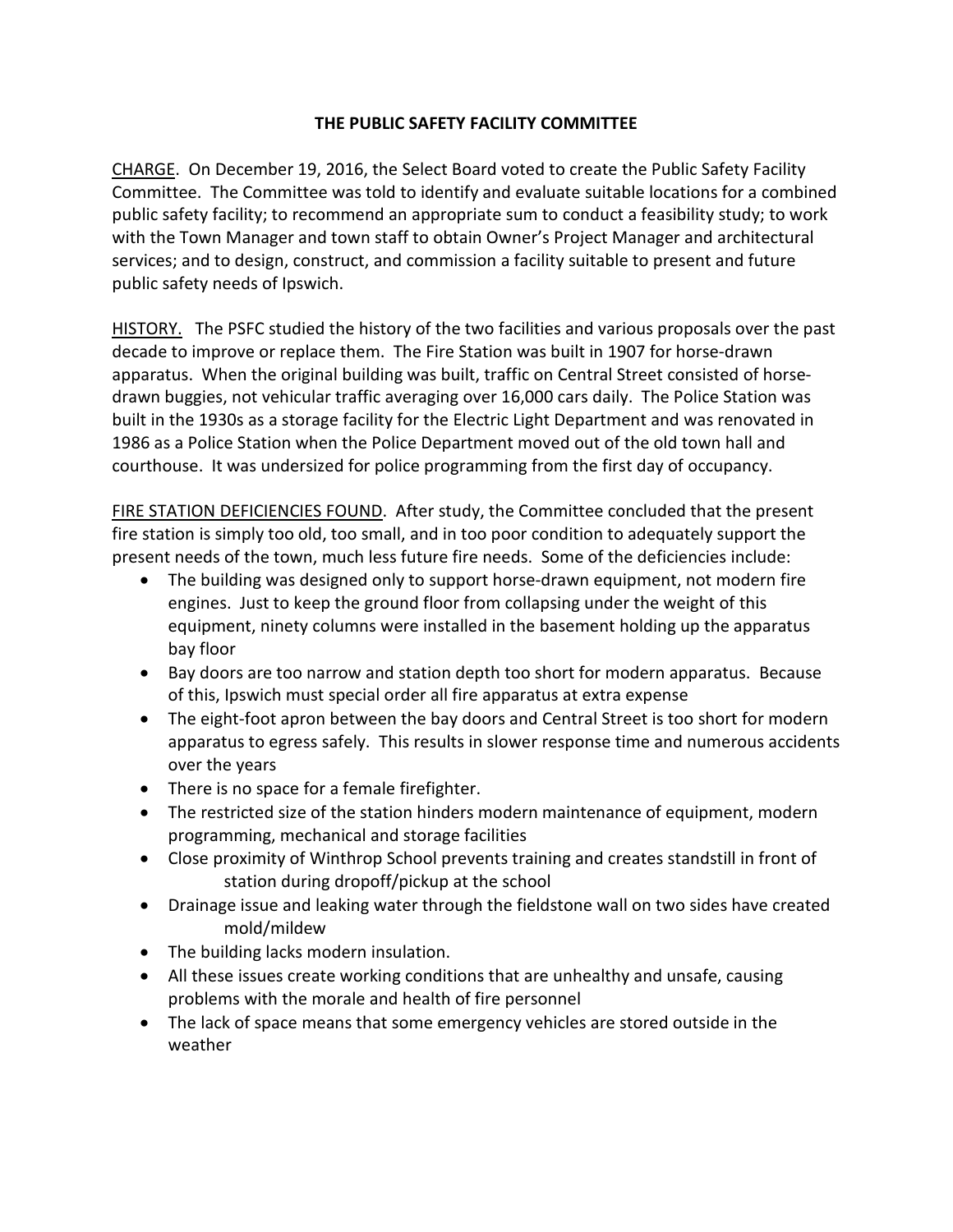POLICE STATION DEFICIENCIES FOUND. The Police Station similarly was found to be deficient to meet the town's needs.

- Nearly 3 times smaller than estimated needed program space (7,500 sq. ft. presently)
- The building lacks privacy, administrative space, locker-room facilities (especially for women), indoor equipment storage, and public/visitor space
- Cells are non-compliant with state Department of Public Health regulations
- The building does not meet seismic nor American Disabilities Act (ADA) requirements
- Handicap-access offers no visual sightline from the dispatchers; consequently, requiring an officer to be called off the street to assist
- Serious officer-safety issues exist with narrow accessibility when handling combative arrestees due to steep stairway and small booking room
- Emergency vehicles and equipment are housed outside in the weather
- Shellfish, Harbors/Waterways, Emergency Management, and Animal Control have no office space to meet with the community
- The four departments (above) have no storage space for their vehicles/boats and no winter operations

The town has been studying these deficiencies with the police and fire stations since a similar public safety facility committee was created in 1953. Design plans were created for a Police/Fire/Court building (Public Safety Facility) at the Central Street Fire Station, but the \$77,000 Warrant Article to fund the project was defeated at Town Meeting.

Time and again in the 1960s and into the 1980s, committees were formed, studies were conducted, conclusions were reached that the facilities were not adequate, and recommendations for improvement were made, only to be rejected. Because there were several call firefighters residing in the outer Linebrook area and a desire to have a second station, the Town appropriated \$80,000 and bought the Rust brick garage in 1976. In 1984 it was refurbished as a Linebrook substation. This substation was never manned but was supported by call firefighters and fundraising. At that time, there were as many as 30 call firefighters in the town. At present, there are only eight who all reside in the center of Ipswich.

Another committee was formed in 2002 following a tragic triple loss of life. The committee hired Winter Street Architects to conduct an independent study of the Town's Public Safety Facilities. The result of the 2002 study found that both Police & Fire Stations were grossly undersized for the departments' functions, failed to meet numerous State Building Codes, and violated numerous American with Disabilities Act (ADA) requirements. This committee recommended that the Police Department move into the old Town Hall, after extensive rehabilitation, and a 4,500 sq. ft. addition be added to meet the programming needs of the police. The old police building would be razed and a new Central Fire Station would be built on the municipal lot with a new municipal parking area being created between the two new Stations. The study further recommended a full rehabilitation of the Linebrook Fire Station, with 24-hour manning, and the creation of a new substation at the Air Force Radar Site. No action was taken by the Town.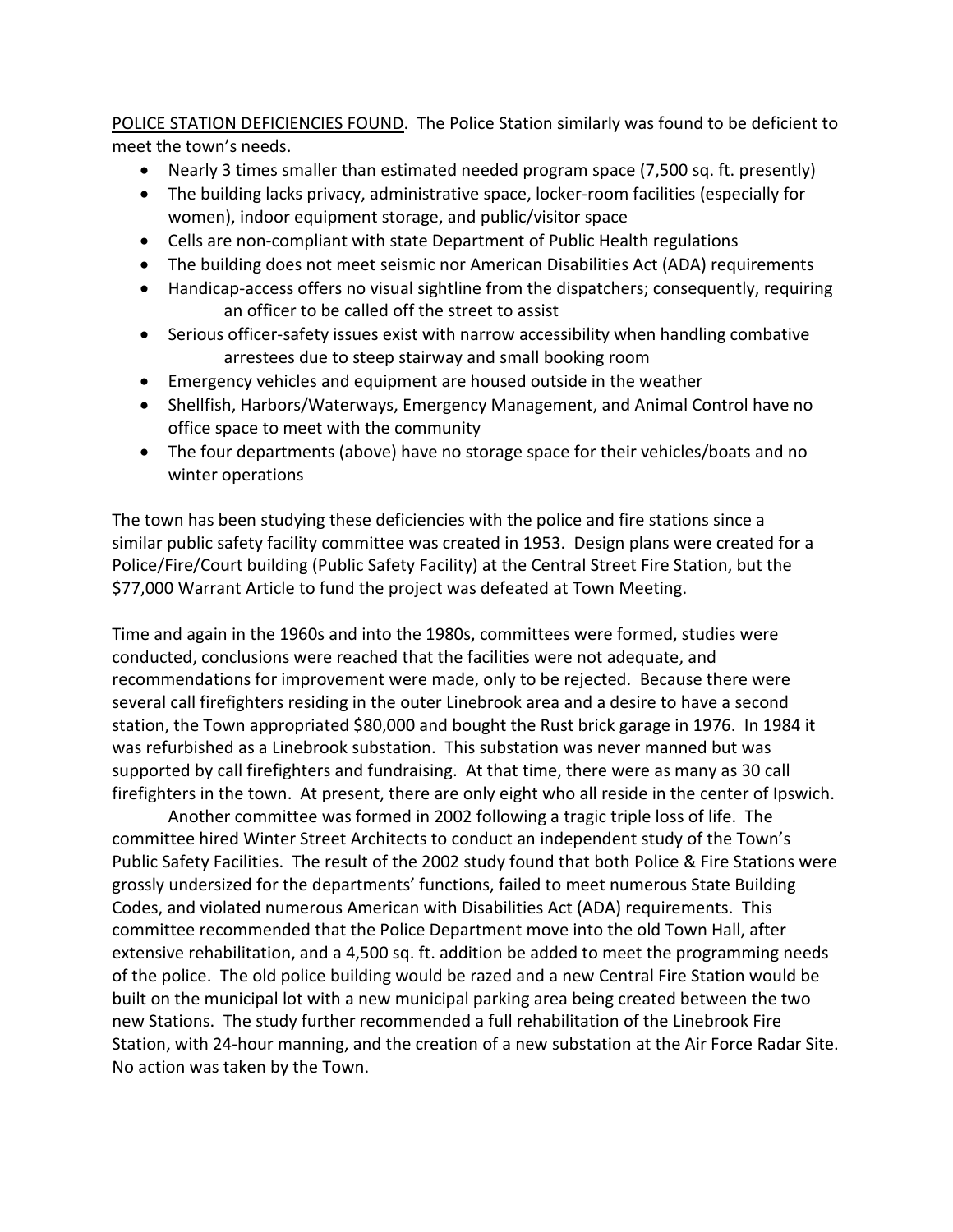In 2005, the PSFC again reported to the Town Meeting and Selectmen that both the Police and Fire facilities were inadequate for present (2005) and future needs, and that both facilities had approximately ten years of service life. Again, the town took no action.

In November , 2010, the PSFC unanimously recommended to the Board of Selectmen and the Long Range Planning Committee that a singular Public Safety Building is in the best interest of the community for both short-term and long-term considerations. No action was taken.

In 2012 a Task Force was created to study three alternatives: renovations and repairs of existing facilities, renovation and expansion of existing facilities, and combining operations into a singular facility, which may include the purchase of land at a site proximate to the center of downtown. That task force concluded, as had all the previous study committees, that simply rehabilitating the existing Police and Fire facilities, without expansion, was not a prudent course of action as the facilities were woefully undersized for the then (2012) department functions. The committee, in 2013, worked with an architect and proposed a combined police and fire building to be located at the Elm Street location of the police department. The proposed cost was approximately \$17.4 million. A request for \$100,000 to study this proposal was rejected.

Finally, in 2016 the Select Board felt it was time to make yet one more effort to address this problem and the present committee was created.

FEASIBILITY STUDY. As the town continued to grow and develop, adequate sites for a public safety building located near the crucial center of town were developed into other uses. For example, the sale of the old town hall reduced the available space at the present Elm Street police location. Another possible location at St. Stanislaus Church on Washington Street, similarly, was sold into private hands. At a March, 2017, meeting, the group examined ten possible sites on paper, four of which were town-owned and six, privately owned. Most were discarded for various reasons: too far from the center of town, too wet, too small, too cumbersome for exiting fire apparatus, too complicated to acquire, citizen opposition, etc. Meanwhile, expenses to maintain old facilities in 2017 were as follows: \$65,000 for police to add an interview room; \$612,000 for police, fire, and Linebrook station for windows, boilers, fixing roofs, emergency repairs to generators/boilers, and bricks falling down. The town later spent \$64,000 for mold remediation at the Fire Station. If the Linebrook station were to be put on line, manning (3 firefighting personnel per shift) would cost \$1.2 million annually.

In early 2018, PSFC remained active with an upcoming Warrant Article for a feasibility study approval by the Town. Town Meeting approved the Article not-to-exceed \$140,000. The RFQ (Request for Qualifications) for design for Ipswich Fire and Police Stations took longer than hoped, but three architectural firms submitted bids by 12/11/18. They were interviewed on 1/9/19 and HKT, Inc. of Charlestown, MA, was selected.

CONSULTANT. HKT Architects, Inc. has been in continuous operation for four decades and has a long list of public safety facility projects to its credit including design and construction in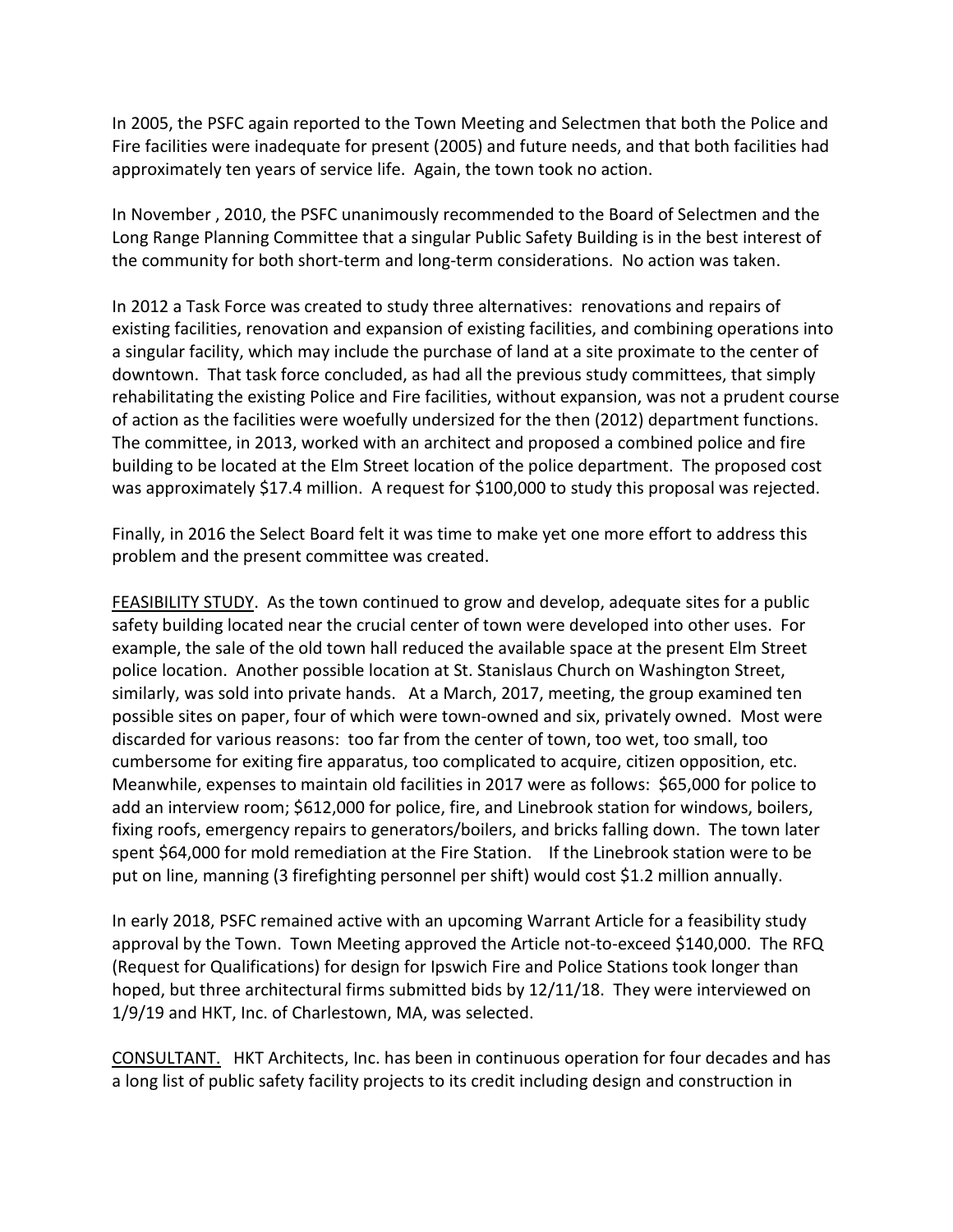Holbrook, Upton, Chelmsford, Charlestown, Salisbury, and Tewksbury. They are committed to environmental awareness and energy conservation measures.

Janet Slemenda, Principal of the firm, began discussions with the committee on 3/19/19 in a difficult series of meetings regarding site selection. As did all of the previous consultants hired by the town, she recommends against renovation of the current facilities. On April 16 she made a presentation of early schematics for a combined facility. Ms. Slemenda confirmed that the entire combined facility will require four acres including parking for police and fire employees and the public.

SITE. On December 3, 2019, after many months of discussions with church authorities and Town officials in Executive Session, a purchase and sale agreement was agreed to with the Boston Diocese of the Catholic Church to acquire approximately 12 acres at the intersection of Linebrook Road and Pine Swamp Road. While much of the land is too wet to build on and will be preserved as open space, there is a buildable portion that is more than sufficient for a combined public safety facility. The purchase will be \$630,000. The agreement includes an understanding that the purchase will be completed only for a public safety building and for no other use. As a near perfect site, it is within the confines of the center of town, providing multiple variations for fire apparatus to respond to all parts of town and avoiding, for the most part, the high traffic area of Central Street. Fire officials say that response time will, in fact, be the same or faster than currently. Crossing railroad tracks (five spots) has never caused a problem nor a hindrance because train cars take only seconds to pass.

## COMBINED FACILITY BENEFITS

- Provide economy with construction, maintenance, utilities, etc. on one site
- Provide technology and mandated requirements (ADA & OSHA compliance) and elevators
- Have combined meeting and training areas
- Provide energy-saving and sustainable buildings
- Provide public toilets and community space in emergencies
- Provide emergency coverage for harbor, shellfish, electrical, water, and animal control 24/7 under the Communications Department
- Keep Fire and Police boats in climate-controlled environment

SCOPE OF PUBLIC SAFETY DEPARTMENTS. The mission of first responders has changed drastically in the last few years. Examples expressed by department chiefs are counseling, mental health, drug addiction within police jurisdiction, and weather-related emergencies such as flooding within the town due to global warming. Besides police and fire, the town's public safety responsibilities include 911 and communications, emergency medical services, harbors/waterways, emergency management, animal control, and shellfish. The Communications Department operates 24/7/365, particularly when emergencies arise. Fires are much more complicated and potentially dangerous with increased use of plastics in buildings, and firefighters run a greater risk of illness from absorption of toxins. Ambulance